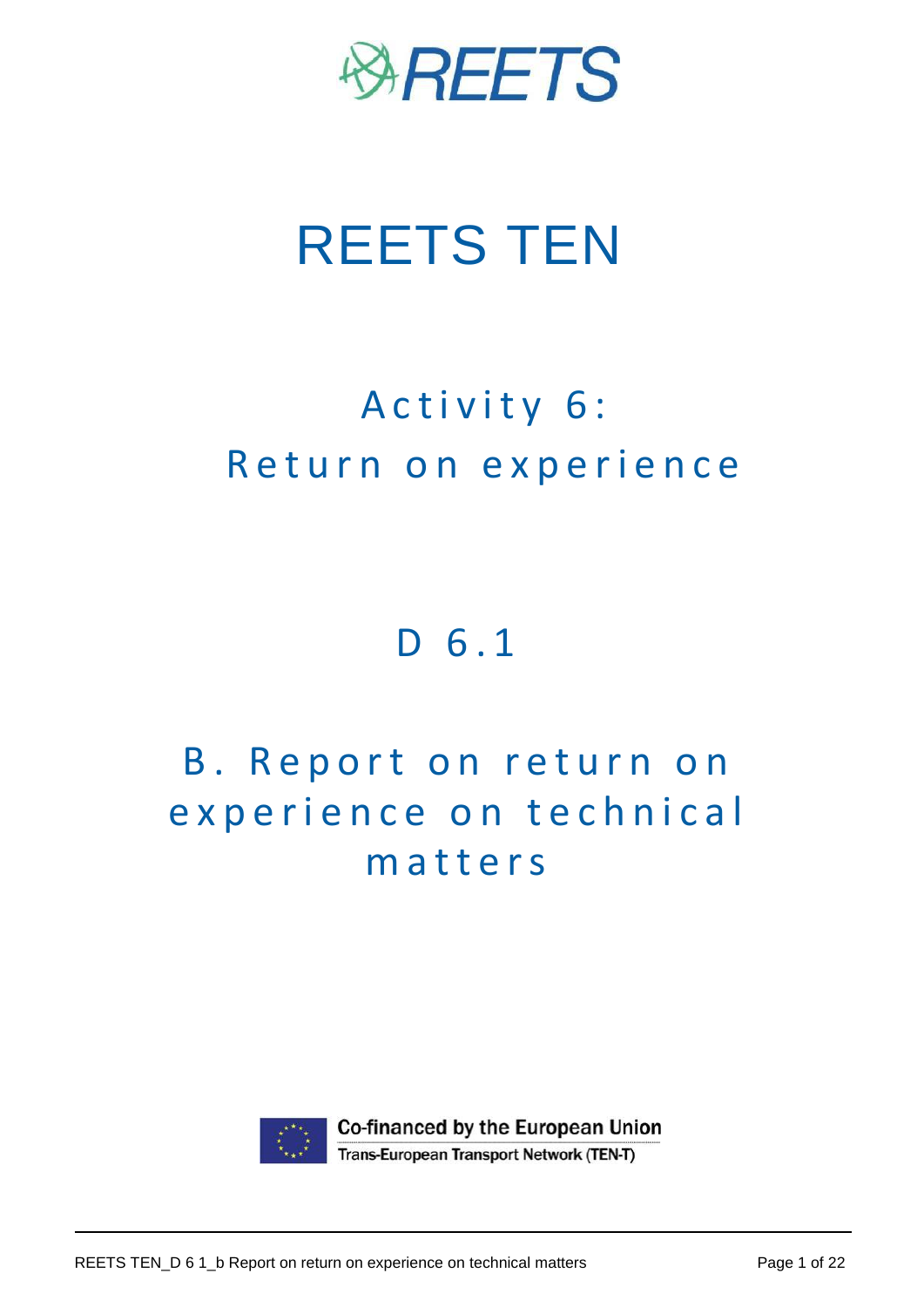

## Contents

| 5.1                                                                                                                 |  |
|---------------------------------------------------------------------------------------------------------------------|--|
|                                                                                                                     |  |
| 5.2.1 Topic 1: lack of uniformity in the language defined in the back office interface business processes  17       |  |
| 5.2.2 Topic 2: lack of an agreement for a common definition of a REETS security policy in the end-to-end process 18 |  |
|                                                                                                                     |  |
|                                                                                                                     |  |
|                                                                                                                     |  |
|                                                                                                                     |  |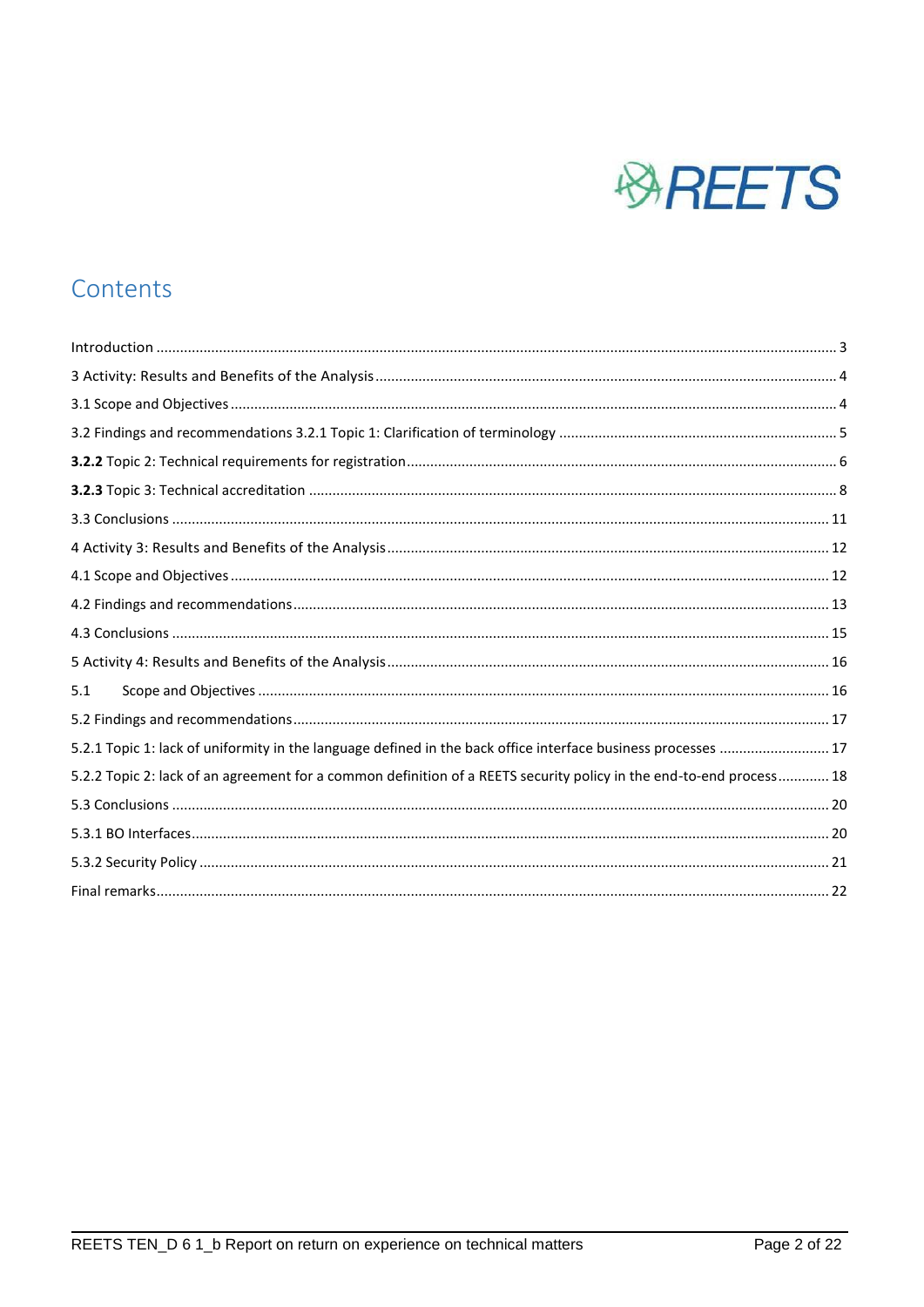

## <span id="page-2-0"></span>Introduction

Activity 6 aims at disseminating the key results of the project to the external stakeholders in order to ensure a constant channel of communication with them. The experiences gained through the project main activities are shared with other organizations, consultancies, public authorities and experts who work specifically in the field of electronic tolling and interoperability. They will have the opportunity to interact with the project consortium and work package leaders providing their concrete feedbacks, inputs and analysis concerning the major findings of the project.

**Activity 6.1 b,** the Report on "return on experience on technical matters", provides a wide and comprehensive picture of all the technical issues related to the implementation of the EETS. These "technical matters" are deeply analyzed and some key recommendations are put forward to provide more clarity and certainty on these important issues. Activity 2, 3 and 4 of the REETS project have been studied the very issues of certification and accreditation, key performance indicators and backoffice interfaces and security policies. The following chapter will present the key findings of the work of the REETS technical experts.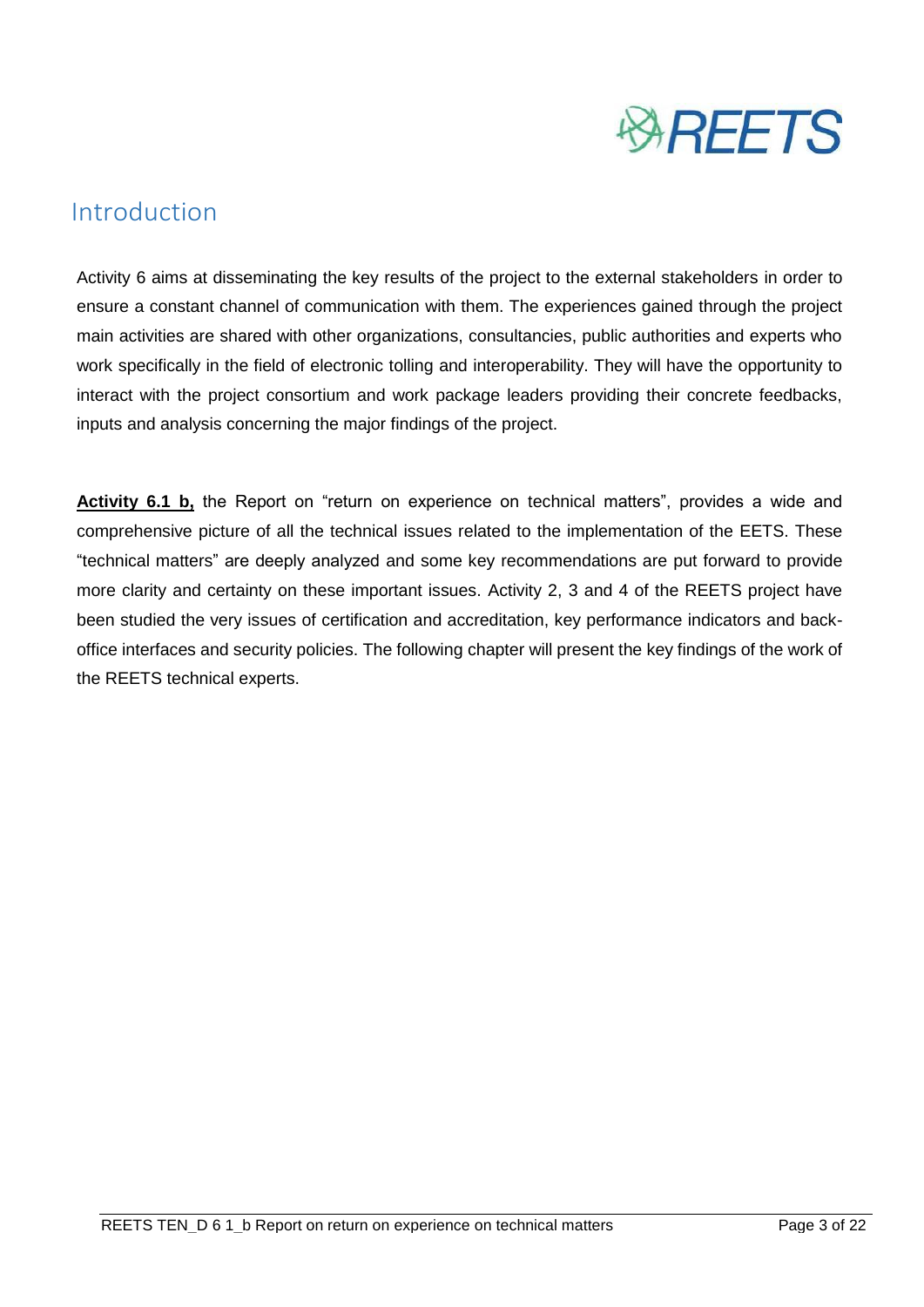

## <span id="page-3-0"></span>3 Activity: Results and Benefits of the Analysis

## <span id="page-3-1"></span>3.1 Scope and Objectives

Art II.2.3 of EC Funding Decision defined the scope and objectives of Activity 2 as follows:

The activity certification includes an analysis of current certification procedures covering both conformity to specifications and suitability for use. As a result recommendations for EETS certification procedures will be developed.

The project will gather the approaches and practices specific to conformity and suitability for use and will analyze common elements and differences in order to deliver a shared picture of the existing situation.

The work on a shared understanding on certification is focused on contributing to the profiling of specifications against which conformity assessment can be performed independently of any toll domain. Current testing procedures, in particular those with cost/resource-intensive requirements, will be analyzed. A proposal will be provided on how the conformity to specification step can ease the suitability for use tests (as indicated in the EETS Decision 2009/750/EC) which are preliminary to local EETS implementations.

The project also analyses common elements, differences and potential problems of different suitability for use procedures in different toll domains. The procedures may need to be revised to the extent possible to fully support Toll Chargers and EETS Providers respective needs and expectations. This includes, among others, the initial checking of documentation provided by EETS Providers in the beginning of the suitability for use procedure.

The work will include the development of proposals for common structures of test procedures (trial operations and pilot operations) and agreed time schedules for cost efficient testing in individual toll domains. A list of common tests/test cases and a list of specific local test cases per toll domain may be developed. This tool will help both EETS-Providers and Toll Chargers to efficiently organize the suitability for use tests.

The project will assess variants of suitability for use procedures depending on the involvement of manufacturers and/or Notified Bodies.

The project will also analyze the potential of shared test sites for DSRC based systems and enforcement systems for GNSS based systems that also may contribute to more efficient testing procedures.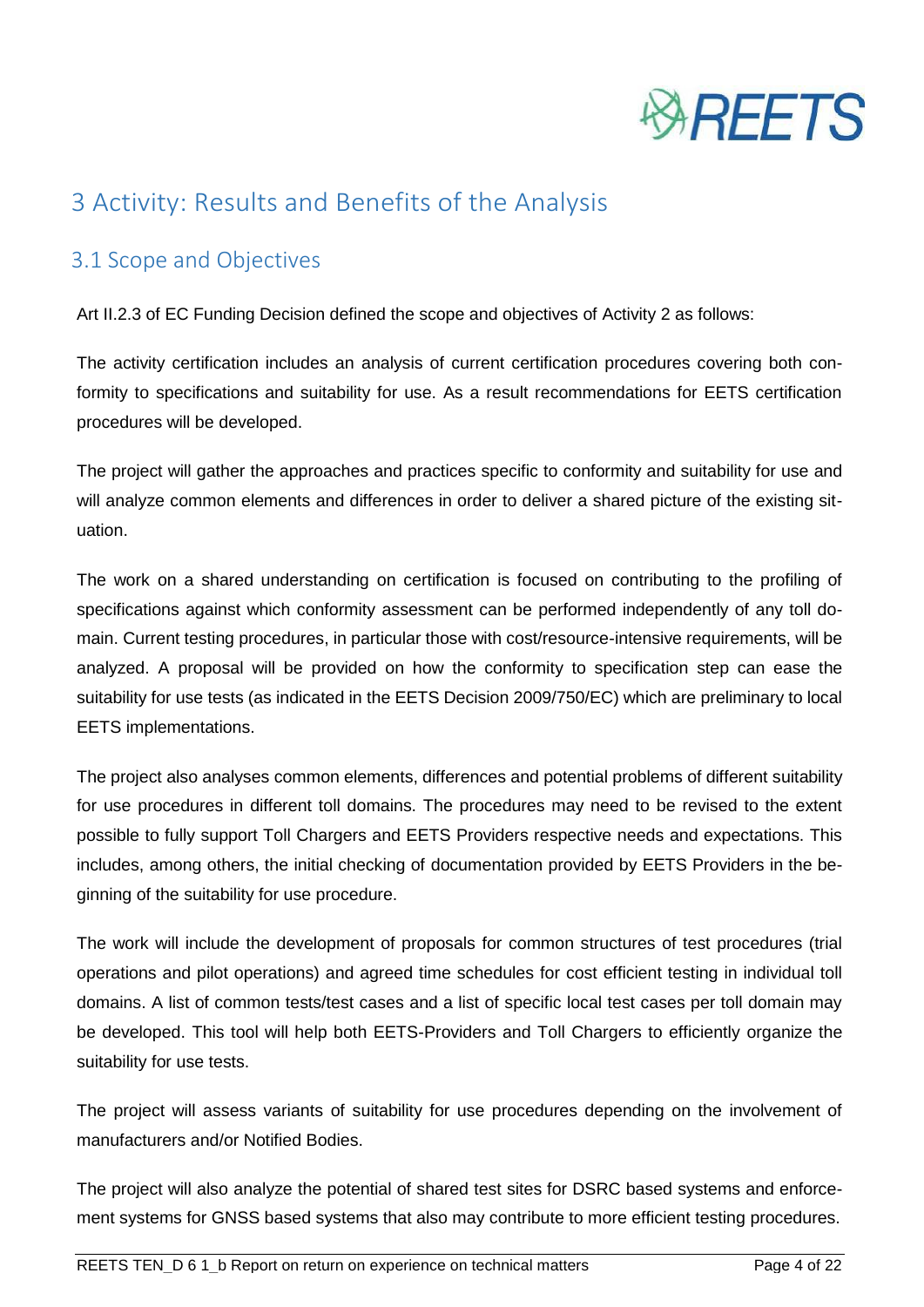

Recommendations shall be derived that support the process to be performed efficiently throughout different EETS domains and to explore the synergies while respecting existing definitions and implementations of suitability for use procedures in the toll domains.

## <span id="page-4-0"></span>3.2 Findings and recommendations 3.2.1 Topic 1: Clarification of terminology

### • Description of topic and the related barriers

The analysis of existing registration and accreditation procedures, provided in report D2.1, has shown that there was no common understanding of some terms used in the EETS decision. That applied in particular to the terms "conformity to specifications" and "suitability for use", mentioned in Annex IV of the EETS decision.

Not being able to reference to precise definitions of these technical terms and underlying processes hindered a common understanding of technical processes and detailed discussion of the process steps.

#### Main findings, recommendations and proposed measures

It turned out that using the terms "conformity to specifications" and "suitability for use" as high level starting points for the examination might be misleading. It is rather important to describe to technical requirements for the phases "registration of an EETS Provider" (Article 3) and "accreditation of an EETS Provider in a toll domain" (Article 5).

Furthermore, the analysis of existing procedures has shown that the current status in some toll domains includes the assessment of conformity to specifications which are toll domain specific as part of the technical accreditation of EETS Providers in these toll domains.

To depict this current status, a new structure of the certification process has been defined with 2 phases:

#### **1. Registration of EETS Providers**

1.1 Conformity to toll domain independent specifications

#### **2.Technical accreditation of EETS Providers in a toll domain** 2.1

Conformity to toll domain specific specifications (if required)

2.2 Suitability for use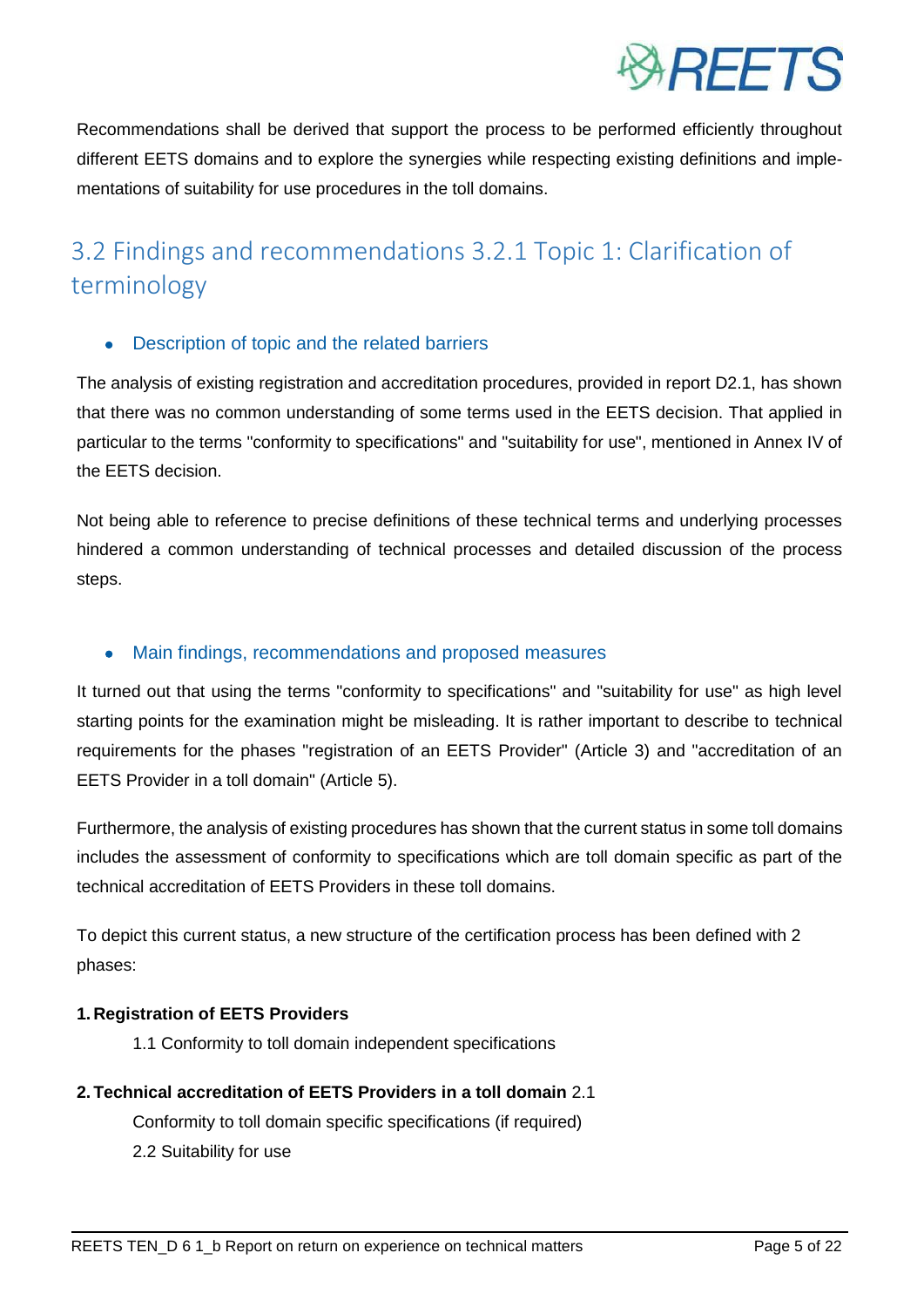

Each Toll Charger has to define the scope of the phases 2.1 and 2.2 according to their toll domain specific needs. In some toll domains the phase 2.1 could be skipped completely if it is of no support for the suitability for use phase.

#### Benefits and cost effectiveness of the recommendations

The clarification of terminology and the identification of the existence of toll domain specific specifications in the various toll domains were essential for further work. In particular, the evaluation of toll domain specific specifications and their implications was essential to develop proposals for further harmonization of technical accreditation processes.

## <span id="page-5-0"></span>3.2.2 Topic 2: Technical requirements for registration

#### Description of topic and the related barriers

The checking of technical requirements during the registration procedure shall provide evidence to Member States, who are in charge of registration, and the Toll Chargers that the EETS Providers system is in general capable of providing the relevant technical services in the toll domains.

The EETS decision does not precisely describe the technical requirements to be fulfilled. A comprehensive list of interoperability constituents and technical standards or specifications that need to be fulfilled was missing. That creates a difficult situation for Member States as they are responsible to implement this registration process. Since a successful registration in one Member State grants the EETS Providers the right to enter into accreditation procedures with all Toll Chargers, a common technical level needs to be enforced.

#### Main findings, recommendations and proposed measures

The report identified interoperability constituents concerning registration of an EETS Providers as constituents involved in interfaces between a Toll Charger and an EETS Provider, but restricted to the EETS provider´s equipment. Therefore the required interoperability constituents concerning registration are:

1. EETS Front End (On-board equipment including proxy functionality, regardless if the proxy will be collocated with the EP's Central System)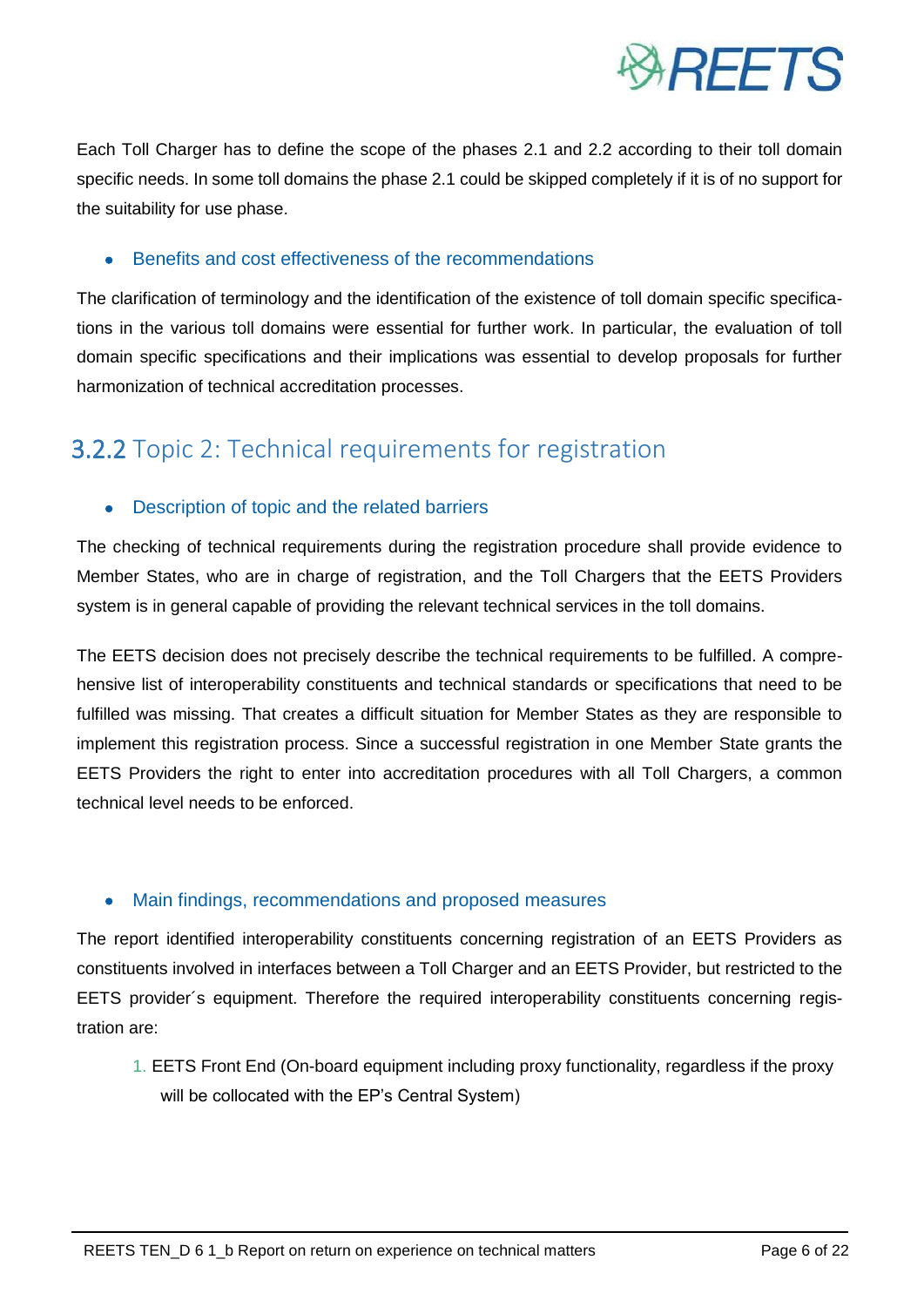

- 2. EETS Providers' Back End with the interfaces for
	- a. data exchange with the Toll Charger,
	- b. interaction with the driver,
	- c. vehicle registration data

The Technical Registration phase is part of a well-defined institutional path; it has to be clearly and easily understood; therefore it should refer to formal documents only (legislation, approved standards) and should not need the support of technical tests.

A checklist of the standards or other official specifications to which EETS equipment has to be compliant is beneficial to all the parties, especially to manufacturers and to the

Member States Authorities involved in the process. Along this line, the report has listed EFC specific and general standards and specifications that should be checked during registration.

For the purpose of maintaining a rigorous definition of the EETS, it is recommended that the NB-EETS Coordination Group, consistent with the draft powers given to it by the EC:

- 1. elaborates, publishes and maintains an up to date list of applicable documents (including references to standards) that contain the requirements and the associated conformity assessment tests;
- 2. elaborates and publishes a list of required documents to sustain the Declaration of Conformity (DoC). Such a list would provide an effective support for the registrar that is responsible for verifying the validity of the statements by the candidate EP;
- 3. elaborates, publishes and maintains a set of common criteria applied by NBs for the NBs' statements, with the aim to achieve equivalence of working practices and ensuring a level playing field.

Compliance to IT security requirements cannot be assessed at registration moment due a missing EETS security policy. For the moment, this assessment must be postponed to the accreditation phase. It is highly recommended to develop an EETS security policy as soon as possible. If in future an agreed EETS security policy is available, assessment could be carried out for registration purposes.

#### Benefits and cost effectiveness of the recommendations

The report identified the scope of interoperability constituents and standards and specifications that should be checked by Member States during the registration of an EETS Provider. Furthermore, the report provides recommendations for the future maintenance of a set of common technical requirements for registration.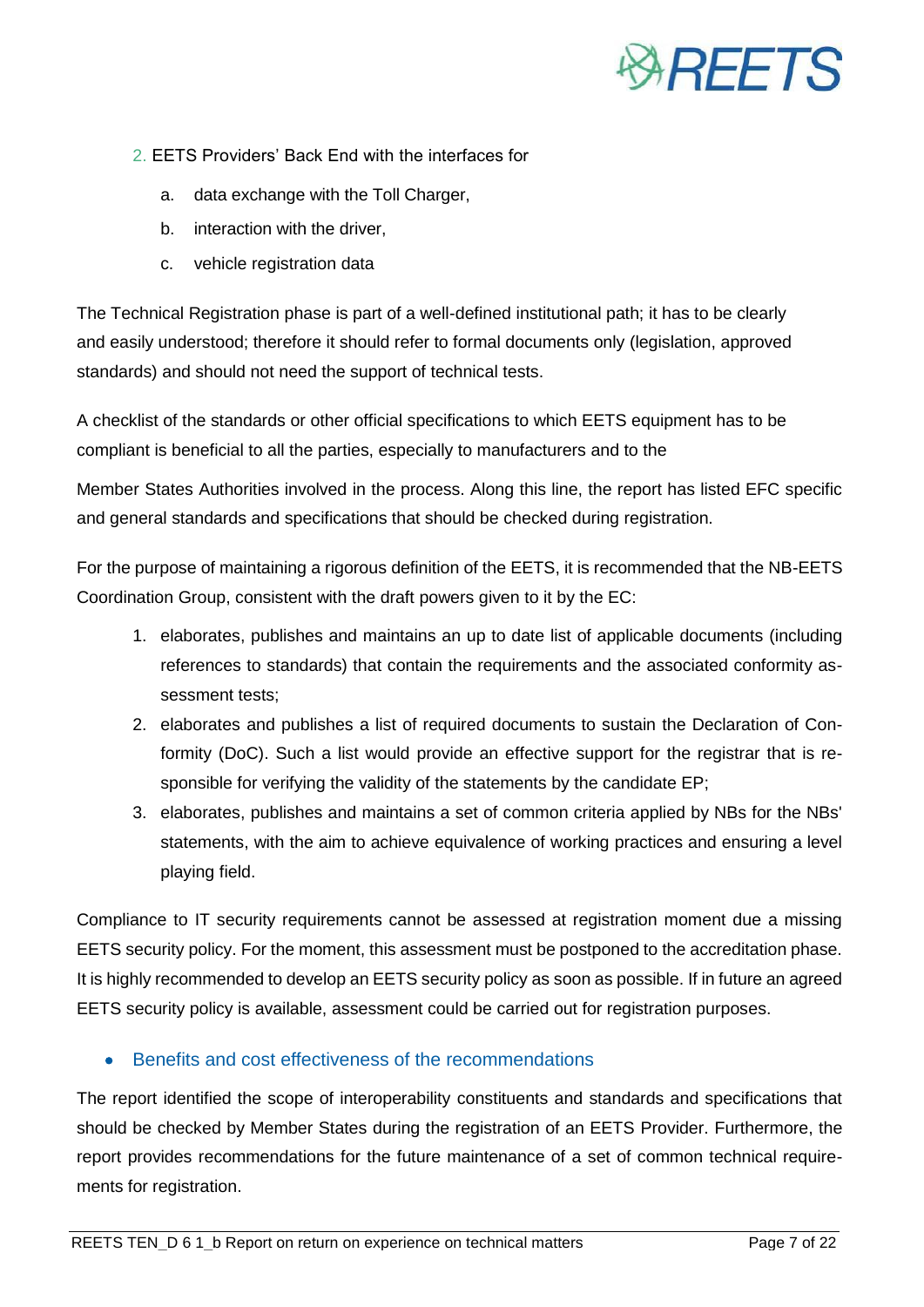

This provides Member States with important information when designing and maintaining their administrative procedures. It also reduces the risk that Member States set differing requirements. A common approach will ensure an equal level of EETS Provider´s technical systems capabilities that Toll Chargers can build upon in defining their requirements for the technical accreditation procedures.

## <span id="page-7-0"></span>3.2.3 Topic 3: Technical accreditation

### Description of topic and the related barriers

Technical accreditation procedures are defined by Toll Chargers to check the compliance of the EETS Provider´s technical system with the requirements of the toll domain. The analysis has shown that the current situation of these procedures is very heterogeneous. Many Toll Chargers have defined toll domain specific requirements and EETS Provider´s need to prove their compliance to them before being able to enter end-to-end tests of the whole process. This situation creates a significant burden for EETS Providers as they are facing differing accreditation procedures in all toll domains. Potentially they need to adapt their technical systems according to toll domain specific specifications and follow different test procedures.

### Main findings, recommendations and proposed measures

Based on the results of the analysis of technical accreditation requirements, a **common phase model**  has been proposed that can be applied to all toll domains:

- 1. Checking of preconditions
- 2. OBE and back office systems tests in a test environment
- 3. Trials in a test environment under operational conditions
- 4. Pilot operation in the operational environment

To facilitate early testing of systems interfaces, Toll Chargers should, if possible, provide an **examination framework (test system) for their back office interfaces** where EETS Providers can test their implementations before entering into end-to-end tests. Such test systems should also be accessible directly by manufacturers without prior involvement of EETS Providers. **Manufacturers** should certify their interoperability constituents by their own and assist both EPs and TCs during the Technical accreditation phase. **Notified Bodies** can be involved as trusted third parties for checking the EP´s conformity to toll domain specific specifications) and Technical accreditation.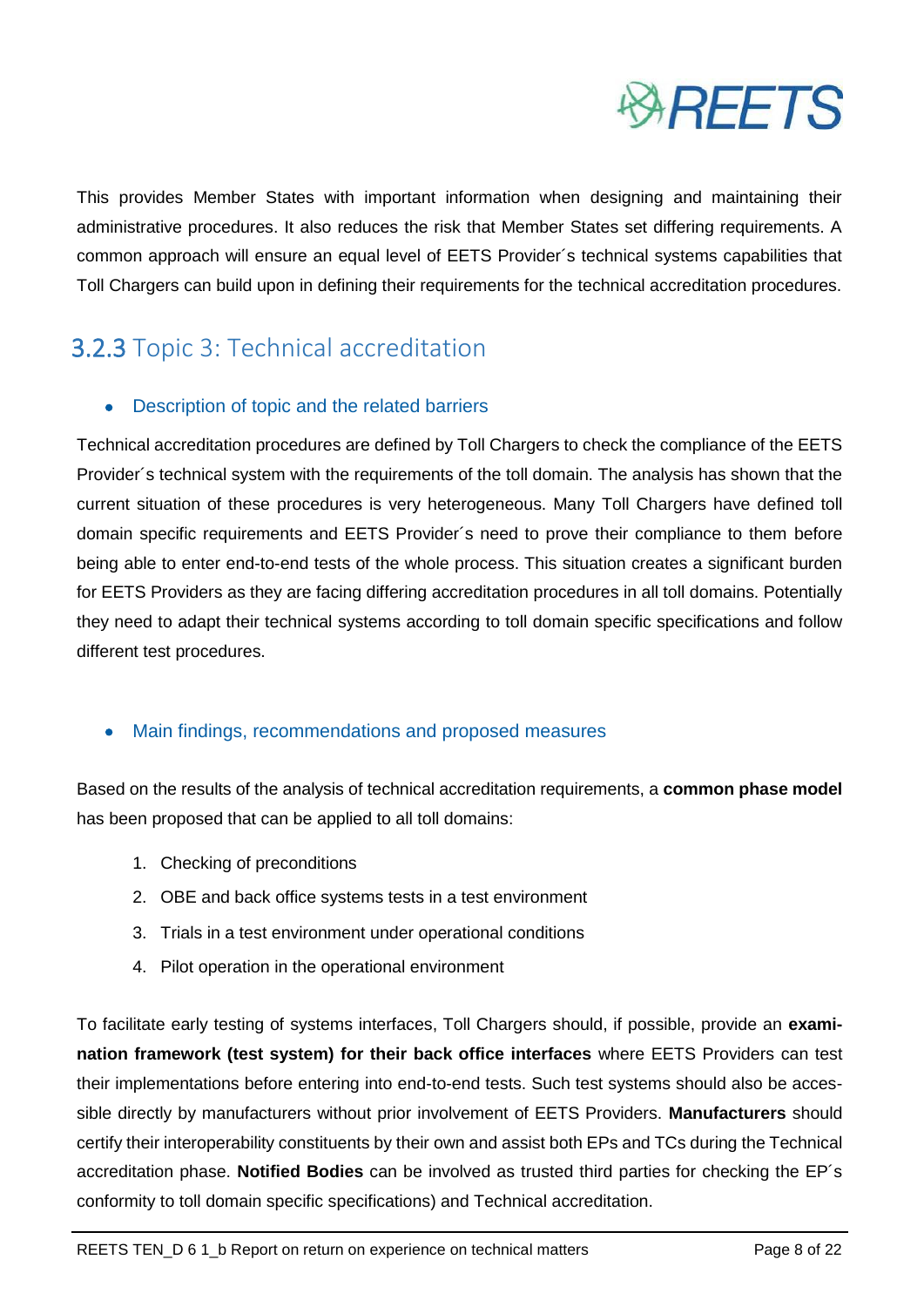

The report analyzed the potential of building **clusters** of toll domains and to setup **common test sites**. Toll Chargers who, at least, share the same technology for ETC, should seek to optimize and adopt toll domain independent requirements whenever possible, in order to drive the development of a simple and effective common service. Optimization by Toll Chargers, of processes for testing of an OBU model is of the decision of the concerned Toll Chargers and should be on a voluntary basis. Close and efficient cooperation between the Toll Chargers is required to build the new framework of interoperability qualification of an OBU model.

Two proposals have been described to further reduce the complexity of the technical accreditation process and reduce the effort for the procedure:

- 1. Centralized approach for testing Toll Domain specific specifications
- 2. Harmonizing technical requirements and mutual recognition

Toll Domain specific specifications should be kept to a minimum necessary and be made available publicly or without further preconditions to manufacturers, suppliers or EETS Providers on request. In order to reduce the cost of introducing the EETS service, development of common technical requirements that can be tested centrally (potentially clustered by certain technical criteria) and assessment of the compliance of the EETS Providers system with the requirements of more than one Toll Domain (see also section on Common test sites) is necessary. In such a scenario, even if there is no accreditation procedure for Toll Chargers, also their equipment needs to be compliant to the applicable standards and specifications.

The report not only analyzed requirements for a first-time accreditation but also elaborated recommendations for the **maintenance of a technical accreditation** considering that technical systems change regularly. Toll Chargers should provide transparent conditions which require a (partly) reiteration of the process of Technical accreditation. EETS Providers should provide Toll Chargers with all necessary information on changes of their technical system to assess the severity of the change. Toll Chargers should also inform EETS Provider about changes in their system which potentially require a (partly) reiteration of the process. Toll Chargers should investigate the possibility to develop a common protocol for assessing changes of the technical systems and the consequences for the Technical accreditation procedure. This would allow a better analysis of the impact of these changes in the several Toll Domains.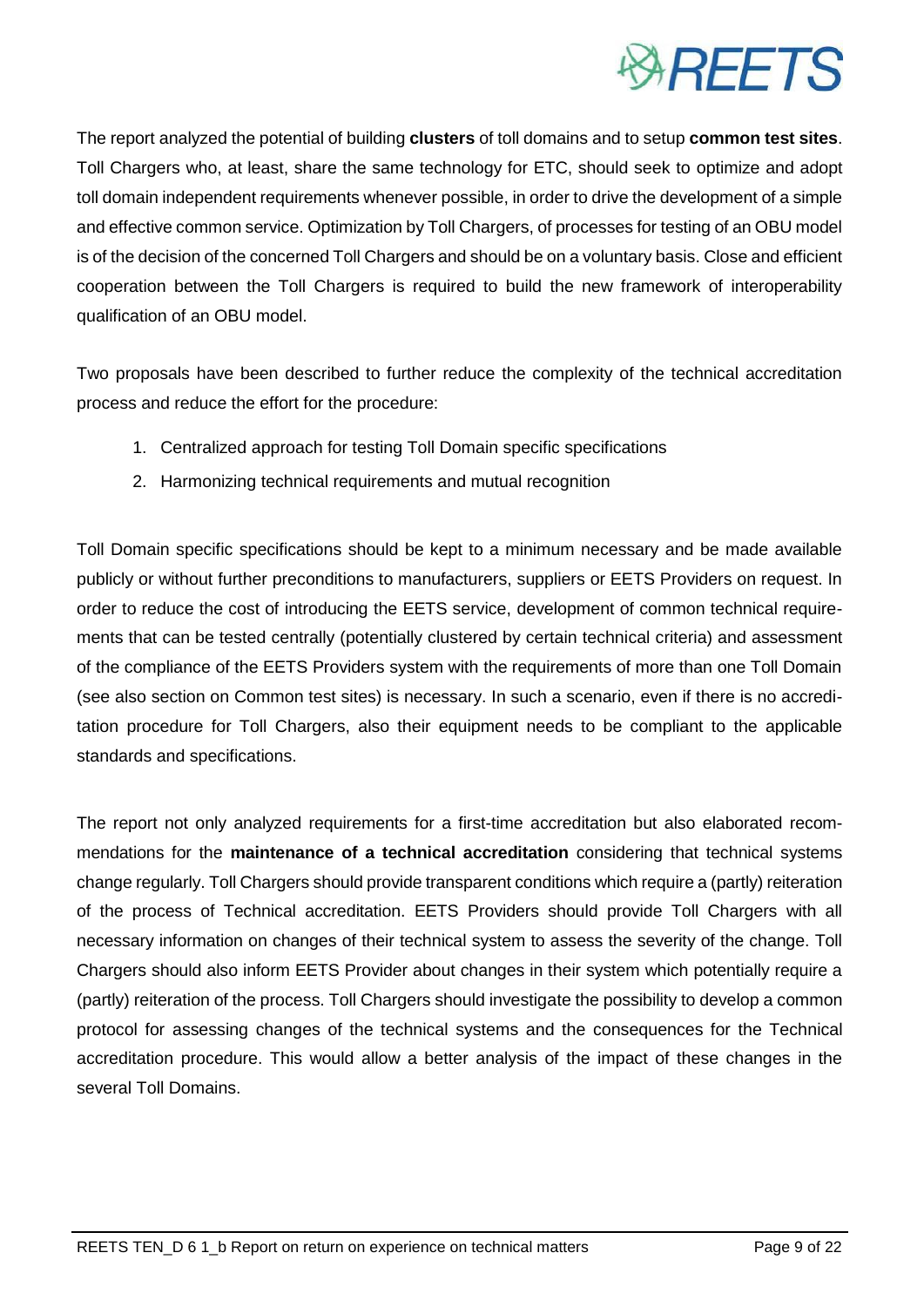

The report analyzed the possibilities to check the EETS Provider´s system and organization against **IT security requirements** as laid out in REETS report D4.3. The security conformance tests of a TSP's implementation of security measures for REETS shall be performed according to a four step-process:

- 1. The TC shall audit the Information Security Management System based on the relevant available TSP documentation
- 2. The TSP shall provide an Implementation Conformance Statement (ICS) of the security requirements and measures
- 3. The TC shall asses ICS and the effectiveness of the security measures selected by the TSP.
- 4. The TSP is responsible for drawing up a test plan. The TSP shall provide a test report that, in addition to the items enumerated for the test plan, includes the identification of test log record, for auditability and repeatability and an overall assessment of the test result
- 5. The TC shall asses the test report, with or without support from a third party, and decides if he is convinced of the correct implementation and effectiveness of the security measures

In addition, the TC may wish to carry out a security related evaluation or audit in order to gain additional confidence and assurance that one or several parts of the TSP's system are not associated with undue weak links or security leaks. For the future development of EETS, it is recommended to draw up an implementation conformance statement of security requirements and measures, based on the Annex B of CEN/TS 16439 on EFC- Security Framework.

Finally, some general recommendations were developed that further might reduce the complexity of the technical accreditation process:

- 1. If possible, Toll Charger should provide technical specifications and all other relevant documents also in English language.
- 2. Technical specifications should be available to manufacturers or EETS Providers on request, even before any official Technical accreditation procedure has been started officially. That would allow the implementation and testing of technical systems against Toll Charger requirements before entering into cost-intensive tests. Furthermore, the availability of these specifications would allow manufacturers and suppliers to develop technical equipment for the EETS market.
- 3. Toll Chargers should submit to the EETS providers a transparent pricing model, describing the elements of the different test stages.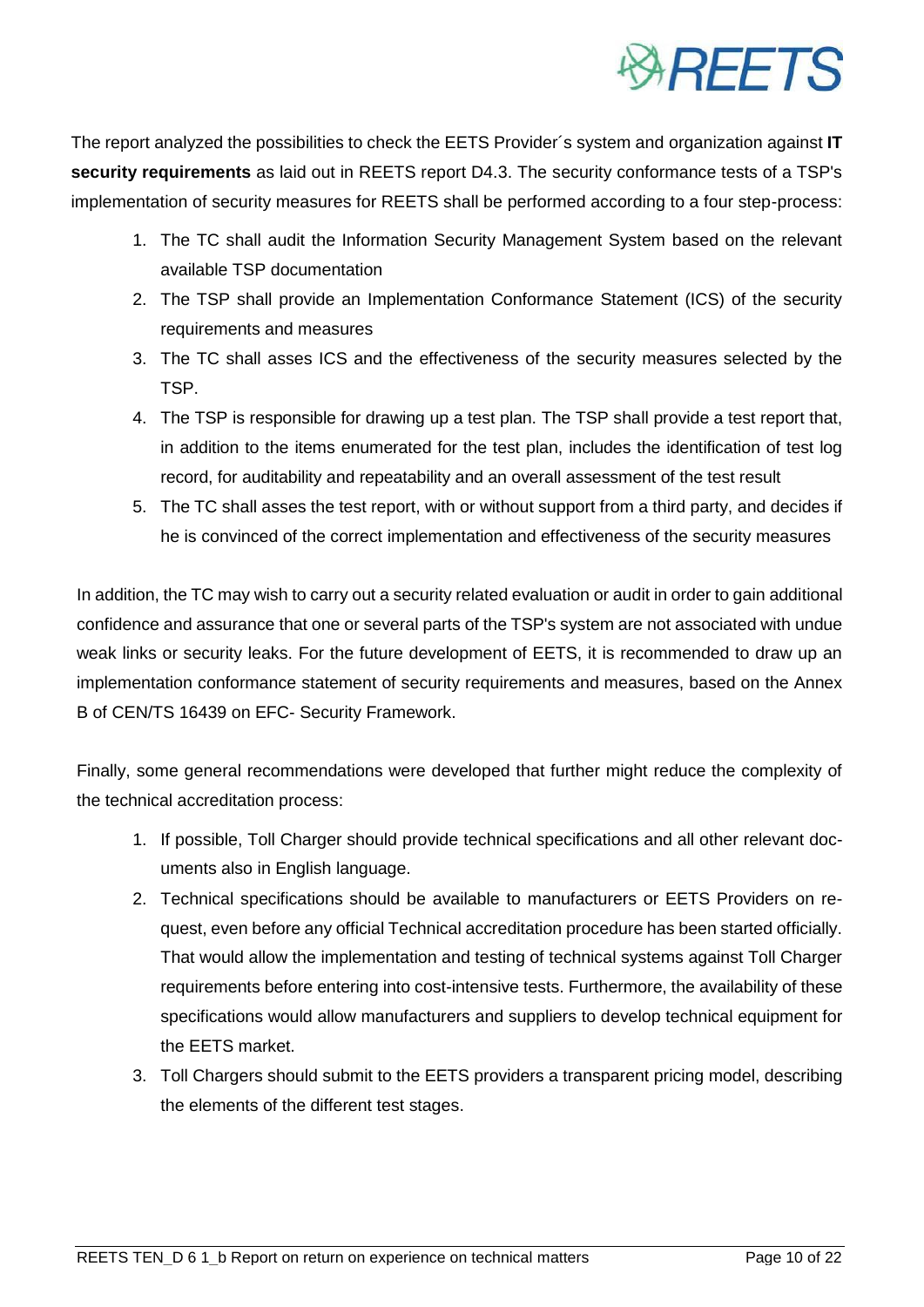

#### • Benefits and cost effectiveness of the recommendations

The report provides a number of recommendations that can help to harmonize the procedures for Technical accreditation of EETS Providers in toll domains and enable more cooperation between Toll Chargers in setting up clusters and common test sites. Reducing the complexity of technical accreditation significantly reduces effort and cost for EETS Providers of becoming approved for toll charging in the respective toll domains. In fact, lengthy and cost-intensive are one of the most critical aspects for the further development of EETS.

## <span id="page-10-0"></span>3.3 Conclusions

The analysis of existing registration and technical accreditation procedures for EETS Providers in the REETS toll domains showed a diversified situation in the REETS Member States and toll domains. The report provides a number of recommendations which further define and also harmonize these procedures. That would reduce effort for EETS Provides to become initially registered and accredited in the various toll domains. Also Toll Chargers would benefit of closer cooperation between them, e.g. in setting up common test sites. The success of EETS significantly will depend on creating and maintaining effective and efficient registration and accreditation procedures.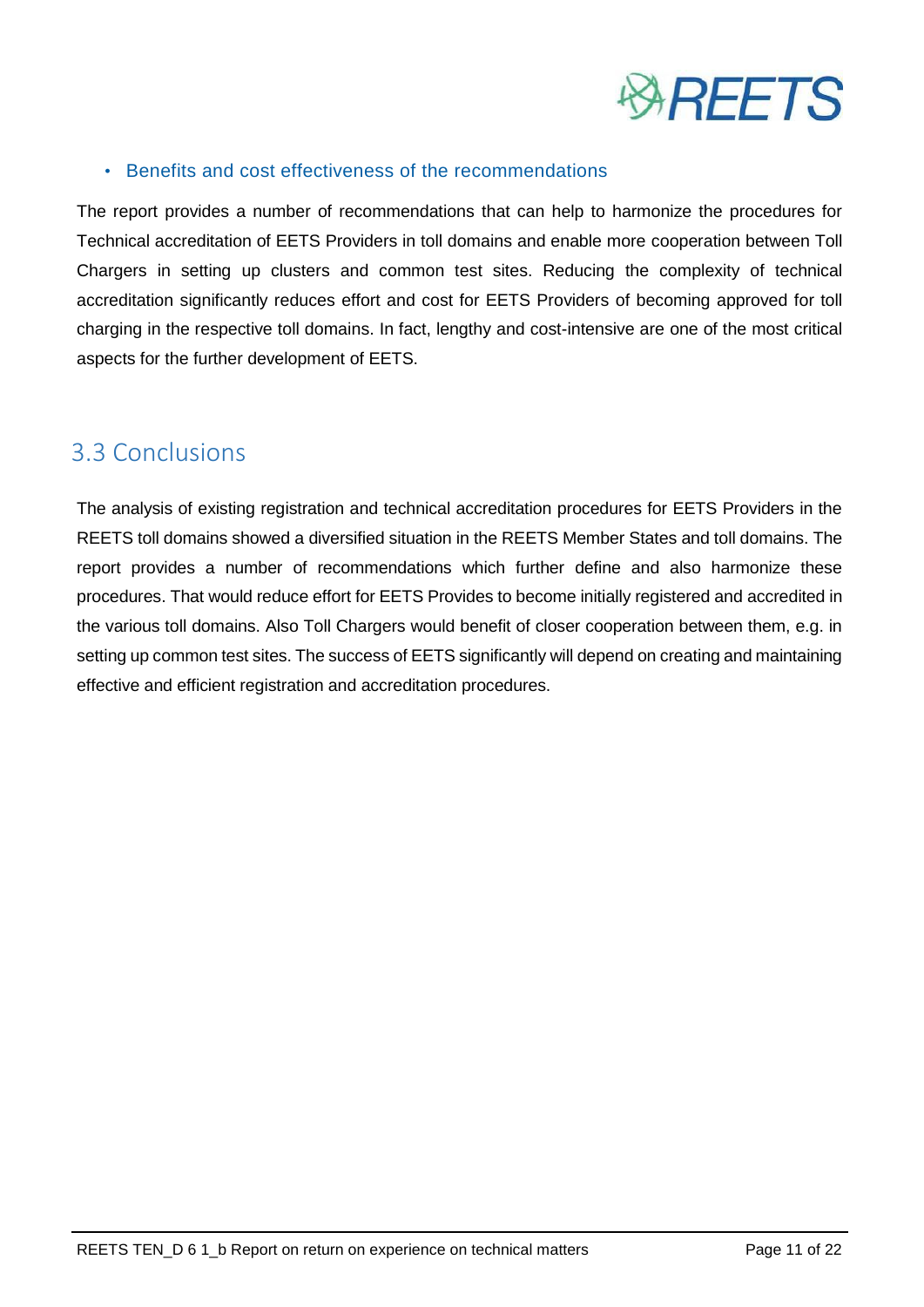

## <span id="page-11-0"></span>4 Activity 3: Results and Benefits of the Analysis

## <span id="page-11-1"></span>4.1 Scope and Objectives

Art II.2.3 of EC Funding Decision defined the scope and objectives of Activity 3 as follows:

Activity 3 focuses on defining a set of Key Performance Indicators (KPIs) that are either common to both or specific to the different technologies allowed by the EC decision on EETS. It also focused on recommending practical measurement methods for the KPIs.

The activity analyzed the different KPIs for the EETS operations, and considered possible differences between DSRC and GNSS technology which would give rise to KPIs specific to each technology.

KPIs have been defined which can be applied independently of the charging system technology deployed in the Toll Domain, as well as additional KPIs that can be deployed specifically for Toll Domains using DSRC-based systems or GNSS-based systems. The resulting KPI definitions are published as a toolbox, which contains the basic elements of KPI definitions to a common level. This provides the basis for SLAs (Service Level Agreements) that are part of the contracts between Toll Chargers and SPs. Individual values for KPI thresholds were not decided and will be subject to negotiations and local characteristics within bilateral negotiation of detailed SLAs between Toll Chargers and SPs.

The Toolbox includes suggestions for mitigating actions which could be considered in the case of the required performance not being fulfilled by either the Toll Charger or the EETS-Provider as applicable.

The project also focused on creating awareness of the measurement methods for EETS relevant KPIs. In the second deliverable, guidelines are presented for how variables used within the recommended KPIs could be measured as well as a suggested method to determine the variables. The adoption of a harmonized approach to processes or methods for monitoring of KPIs will help reduce the complexity of operation of EETS. For the calculation of KPIs, a precise definition of the method is required on how to obtain the values of variable required by the KPI formula.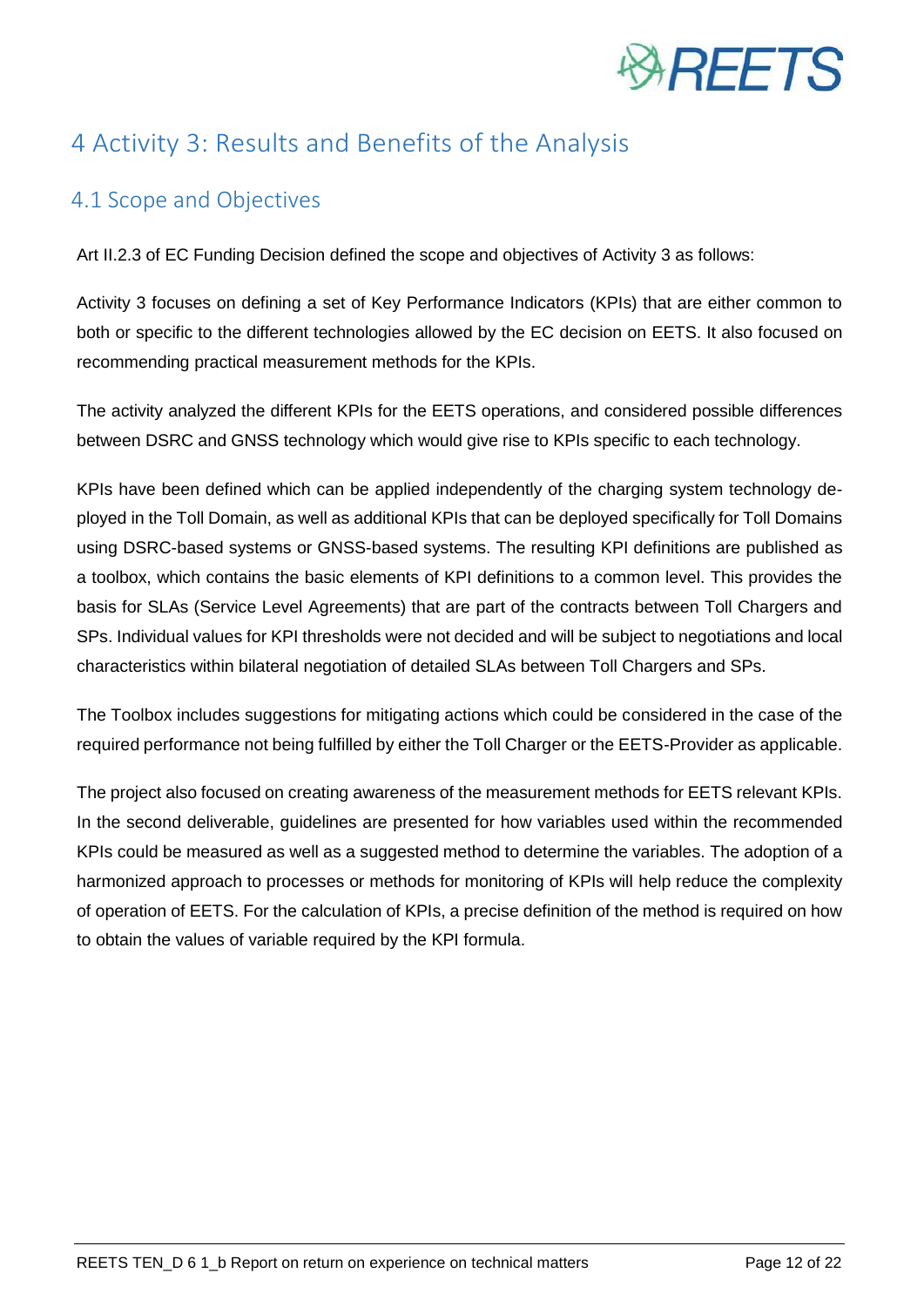

## <span id="page-12-0"></span>4.2 Findings and recommendations

#### **Description of topic and the related barriers**

Activity 3 dealt with the definition (Deliverable D3.1) and description of the measurement methods (Deliverable D3.2) of the KPIs in order to ensure the quality of the EETS service between Service Providers (SP) and Toll Chargers (TC).

The goal was to produce a toolbox to reduce the effort and related costs of implementation of the KPIs.

The most significant barrier the project encountered within this activity, was the large variety and complexity of existing indicators, arising from different sources e.g. Toll Chargers, potential EETS providers, Stockholm Group report, current standards (ISO17444) etc.

In order to address this complexity, a selection process was developed in Activity 3, which mapped the existing KPIs used by Toll Chargers and EETS Providers, to the definitions proposed within the Stockholm Group report and the CEN standard ISO17444. In this way, it was possible to identify KPIs that were similar or addressing similar performance parameters and could therefore be combined under a single KPI definition, as well as any missing KPIs which were required based on the practical experience of Activity 3 participants.

Three important considerations have driven the selection of KPIs for the Toolbox:

- 1. Participants' needs and concerns have to be covered.
- 2. KPIs should use available statistically valid data without creating complexity to generate them.
- 3. The fewer the number of KPIs the better.

This selection has led to a final number of 11 KPIs and their corresponding calculation methods, distributed in 3 groups (see Recommendations bullet below). Also, a text on mitigation techniques when KPIs are not fulfilled has been included.

#### **Main findings, recommendations and proposed measures**

KPIs should be used mainly for improving EETS service quality (contract penalties are not the objective of Activity 3 and have not been considered).

Practical considerations have driven the preparation of the deliverables D3.1 and D3.2.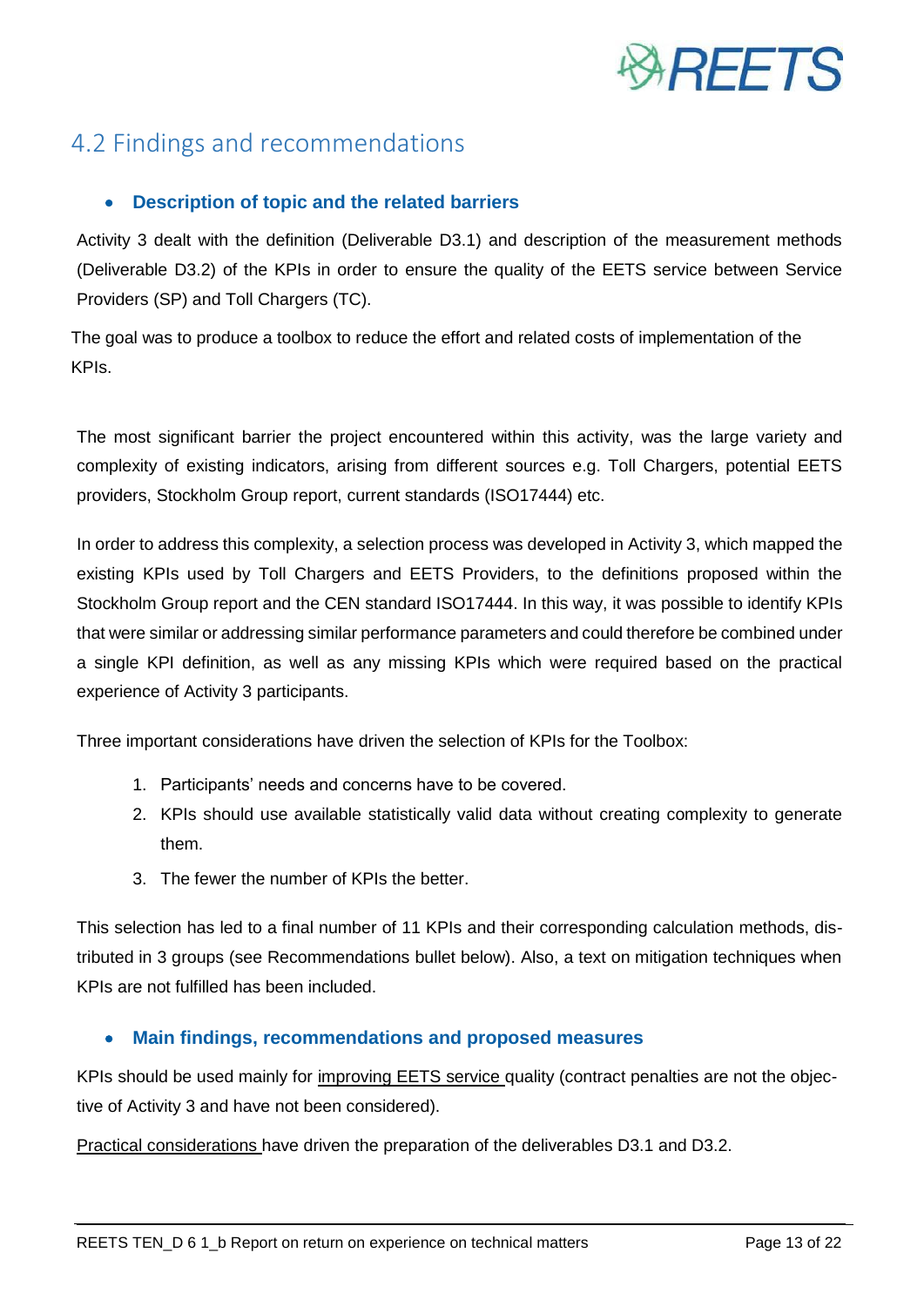

A reduced list of KPIs (11) has been agreed between TC and potential EETS SP to ensure quality at minimized cost.

The following is the list of the recommended KPIs:

#### **Technology independent KPIs:**

These indicators will be used to monitor and improve:

- (1) the quality of the interface supporting the business processes, with regard to the timeliness and correctness of the files exchanged between SP and TC (for example: toll declarations, exception lists, etc.,..)
- (2) the payment delay;
- (3) the correctness of the OBE personalization data; and
- (4) the performance of TCs in supporting SPs inquiry process on user claims related to toll statements.

#### **DSRC-related KPI:**

The aim of this indicator is to monitor and improve the DSRC transaction quality between the antennas and the OBEs from any SP and will be applicable in multilane free-flow systems as well as in DSRC tolling systems with barriers.

#### **KPIs for GNSS/CN systems:**

These indicators will be used to monitor and improve:

- 1) the quality of a service with respect to the capture of all chargeable events of vehicles (within the responsibility of the SP in a Toll Domain);
- 2) same as above but for all segments that are passed in a Toll Domain;
- 3) the accuracy of 'measured usage' parameters for charging in a Toll Domain;
- 4) the service with respect to the declaration of false positive events of vehicles (within the responsibility of the SP in a Toll Domain); and
- 5) the DSRC performance of the Compliance Checking Communication function of the OBE.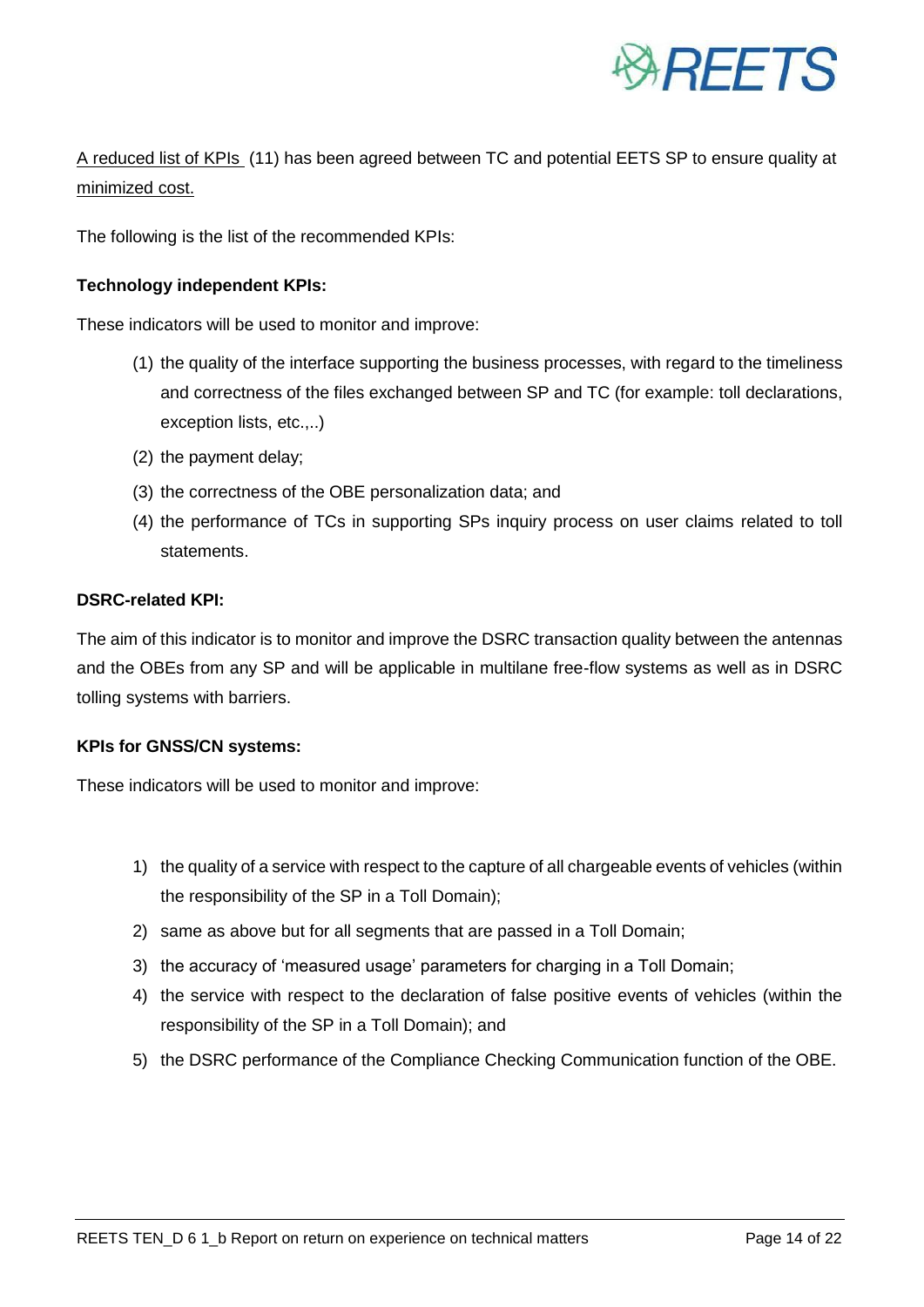

#### **• Benefits and cost effectiveness of the recommendations**

The final purpose of the above recommended indicators is to improve the service quality and consequently the users' satisfaction and confidence, at minimized cost and effort (indicators to be used in the different Toll Domains across Europe, without the introduction of individual complex and therefore expensive measurement methods).

## <span id="page-14-0"></span>4.3 Conclusions

As required in Annex I of the Decision on the definition of the European Electronic Toll Service and its technical elements, Toll Domain Statements shall include Service Level Agreement (SLA) requirements, normally formulated as KPIs.

A reduced list of eleven KPIs covering the main business processes has been agreed between TC and potential EETS SP participating in the REETS project. The view of the participants is that this reduced list will ensure the ability to assure quality of service, but without excessive cost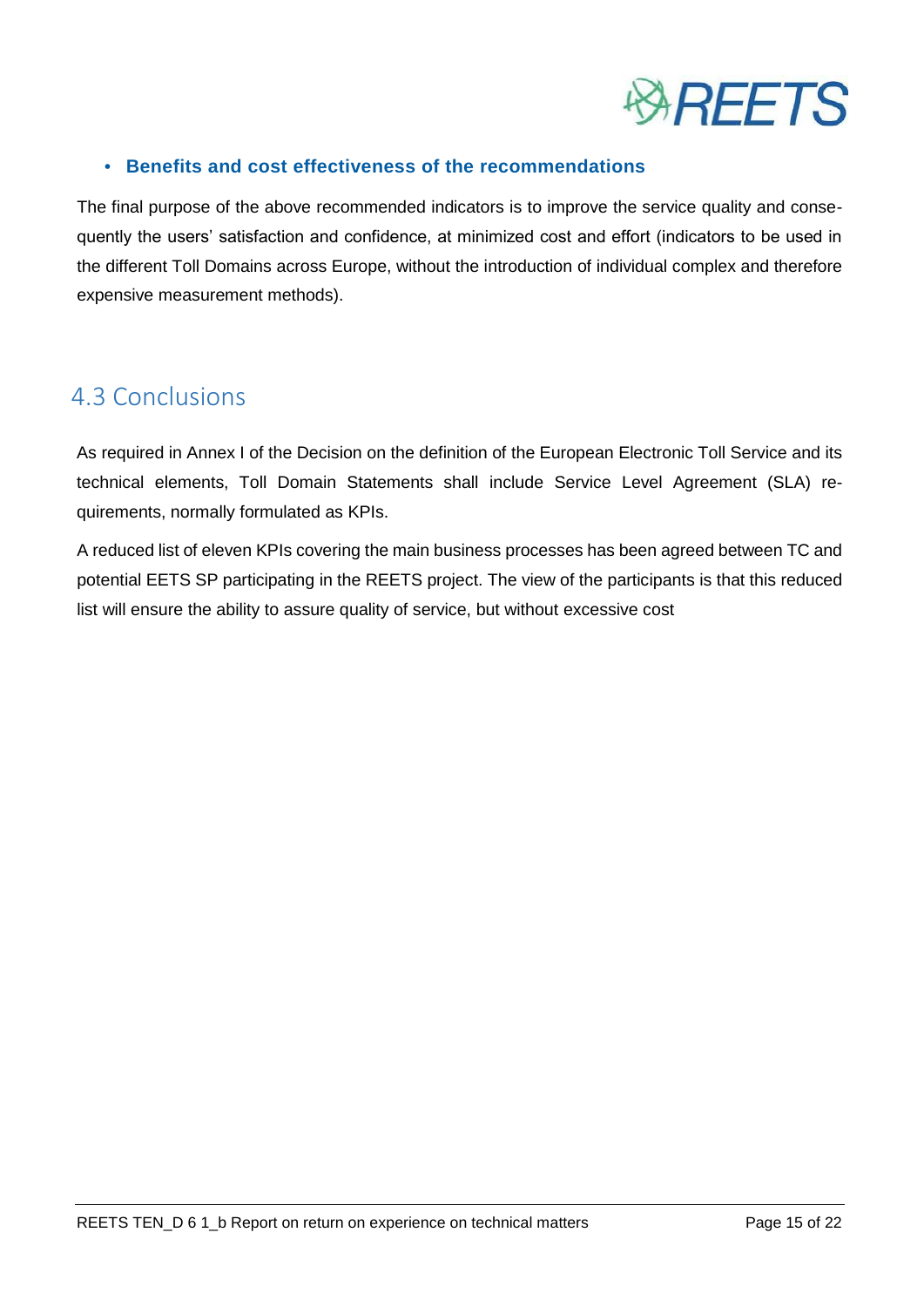

## <span id="page-15-0"></span>5 Activity 4: Results and Benefits of the Analysis

## <span id="page-15-1"></span>5.1 Scope and Objectives

Art II.2.3 of EC Funding Decision defined the scope and objectives of Activity 4 as follows:

This activity focuses on the back office interfaces as well as security policies and the possibilities for their harmonization in order to ease the technical EETS implementation.

The work on back office interfaces is the harmonization of the interface content and processes (like exception lists or toll transaction exchanges, etc.) to the possible extent. It also aims to define concepts for a common interface test system, so to allow both EETS Providers and Toll Chargers to check their own back office interface systems before going into full-fledged suitability for use tests.

The activity analyzed the development of a common test and examination framework for back office interfaces suitable for the use in the DSRC and in the GNSS schemes, mainly based upon the EN ISO 12855 standard, as recommended in the Application Guide of the 2004/52 Directive.

On the security side, the ISO TS 16439 "EFC Security Framework" standard was considered as a suitable basis to analyze the security requirements and implementation choices for Toll Chargers and Service Providers. Agreeing on a common level of security elements is important to improve trust of all EETS stakeholders and to possibly simplify technical implementations and testing. The activity thus analyzed the individual security requirements of toll domains and tried to figure out potential harmonization of security requirements and consequent definition of a common set of security measures.

Finally, a third objective of WP4 was to provide input to the CEN work item on further specification of the IAP for the EN ISO 12855 standard.

In order to proceed, Activity 4 has been divided into two sub-activities:

- 4.1 Back Office Interfaces: dedicated to the possible harmonisation of the interface content and interface processes, possibly creating a concept for a common interface test system. Deliverable D4.1 has been created within this sub-activity.
- 4.2 Security Policy: dedicated to the assessment of individual security requirements of toll domains a potential harmonisation of security requirements in order to identify a minimum set. Deliverable D4.2 and D4.3 have been created within this sub-activity.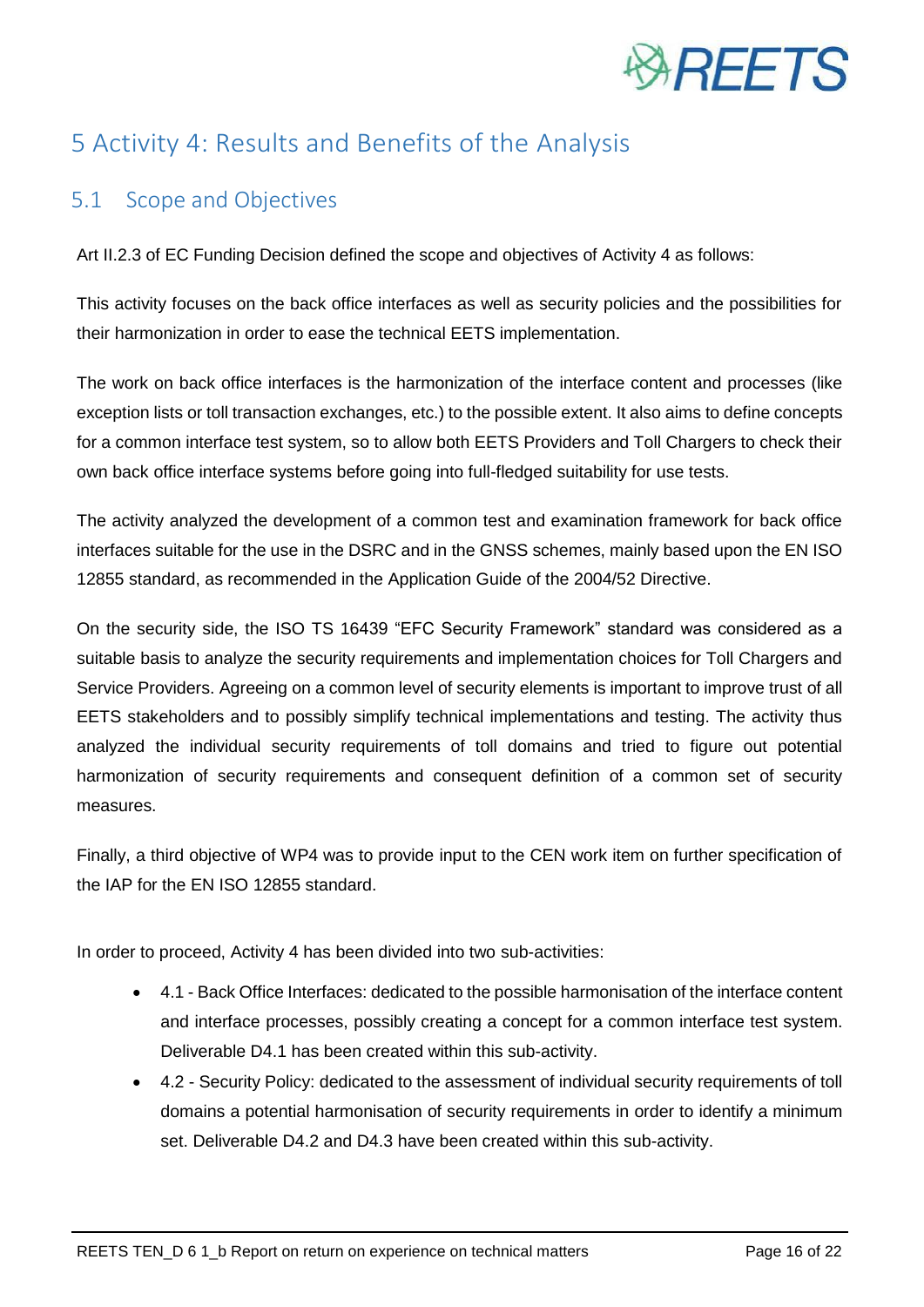

## <span id="page-16-0"></span>5.2 Findings and recommendations

## <span id="page-16-1"></span>5.2.1 Topic 1: lack of uniformity in the language defined in the back office interface business processes

The platforms used to realize the data exchange between Toll Charger (TC) and Service Provider (SP) are part of the Interoperability Constituents as defined in the Decision 2009/750/CE. In spite of this fact, at this stage, there are no mandatory provisions from the EETS Decision for Technology Providers (TP), Toll Chargers (TC) and Service Providers (SP) about which reference standard are to used, Implementations deployed before the publication of the Directive 2004/52/CE and Decision 2009/750/CE show data exchanges based upon platforms mainly based on bilateral agreements.

#### **Main findings, recommendations and proposed measures**

A need was identified among all participants for a clear reference to a technical document, and the EN ISO 12855 standard was considered as the most suitable one. The majority of TCs already apply or intend to apply EN ISO 12855. Harmonization can be reached by defining a common REETS profile of EN ISO 12855 to be used by all the stakeholders. Among the participant TCs, there is a common approach for the definition of business processes and data in the different scenarios. This fact can be considered as a valuable input for the already on going standardization activities related to the definition of Interoperable Application Profiles (IAP). Several TCs required and foresaw additional information exchanges beyond those already defined in EN ISO 12855, so raising proposals for a future version of the standard. It was consequently agreed that:

- The development of the IAP of EN ISO 12855 should be progressed in order to reduce the number of variants in the implementation of EN ISO 12855. Furthermore, not only the message types and data elements should be covered in the profile, but also message sequences to cover underlying business processes. This would lead to reduce the number of possible interpretations of data exchange.
- In addition to the IAP, conformance test standards limited to the test syntax and format of data exchanges only are recommended to be developed also.

### **• Benefits and cost effectiveness of the recommendations**

The main benefits of the previous recommendations are related to a possible reduction of costs for the implementation and for the certification phase; nonetheless, this is an advantage for the prevention of proliferating platforms based upon customizations.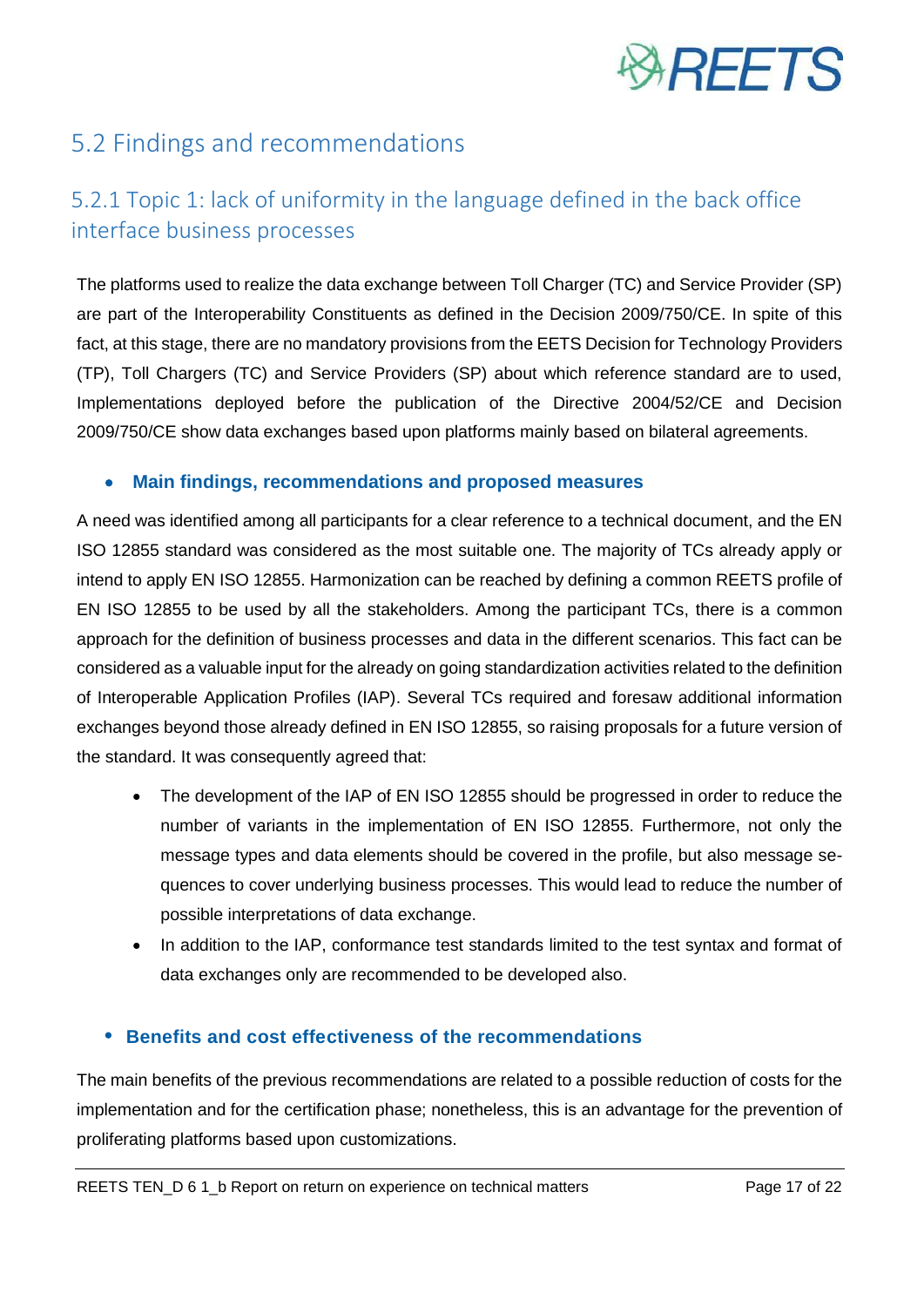

## <span id="page-17-0"></span>5.2.2 Topic 2: lack of an agreement for a common definition of a REETS security policy in the end-to-end process

There is no a single definition of Security Policy, and this was one of the first obstacles the activity had to override. A security policy, in fact, aims at providing management directions and support for information security in accordance to business requirements and relevant laws and regulations at EU and national level. The adopted definition in the WP4 for Security Policy is "a set of requirements and applicable countermeasures specified by the party responsible for the security in a system exposed to threats. These countermeasures are based upon a risk analysis of the system in order to protect those data exposed to threats in the relationships between TC and SP".

This definition led to consider the REETS Security Policy as a consequence of the analysis of the state of the art in the participating Toll Domains in terms of:

- Security Objectives;
- Security environments (TC, SP, User, External entity, Interoperability Management);
- Security requirements by classes (Information Security Management System, Communication Interfaces, Data Storage, TC, SP, User, IM);
- Countermeasures to be adopted;

The security policy described in D4.3 covers the aspects of information security in the REETS environment of all involved EFC systems, TCs and SPs. This policy applies to the information and communication assets of the REETS parties. This policy applies to organizations and their subcontractors that are part of REETS. D4.3 contains this approach with a security policy adopted from a policy originally developed in the Stockholm group (Report EETS SECURITY POLICY, V1.2, 07 September 2012) and then further elaborated for the EasyGo project (EasyGo security policy, V1.0, 28 Au-gust 2013). Some other contexts (like TIS-PL, VIA-T, Autostrade per l'Italia) have been analysed as well, taking into account their existing security policy.

#### **Main findings, recommendations and proposed measures** The overall

target of the security policy is summarized by the four security objectives listed below:

[SO-1] REETS toll data exchanged between TC and SP shall fall under the REETS security rules; [SO-2] REETS toll data shall be correct, complete, traceable and protected;

[SO-3] Risk and efficiency should be considered when implementing security in REETS;

[SO-4] REETS security requirements shall be limited to support interoperability between the involved actors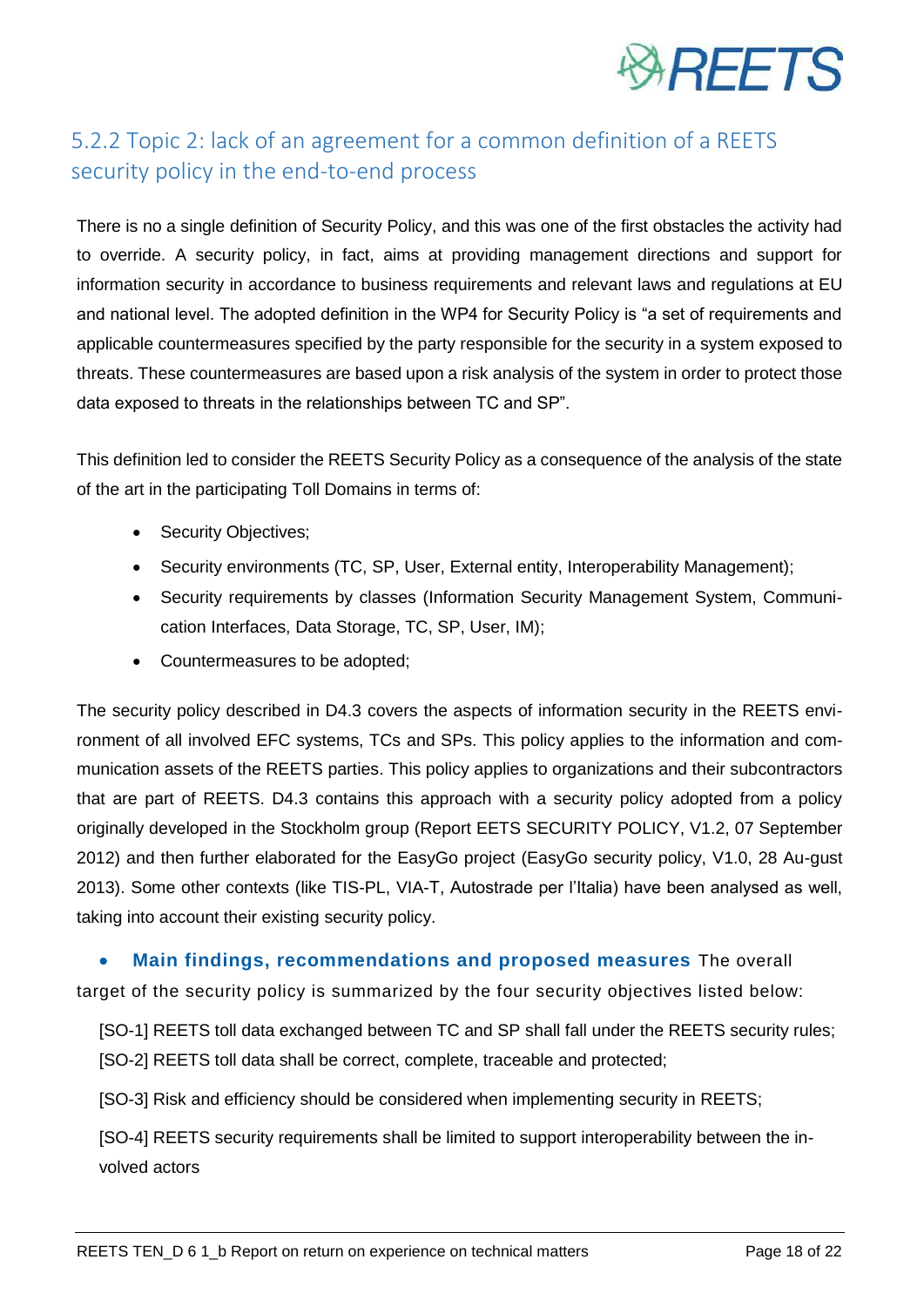

The security policy contains policy statements on how it is intended to protect information in REETS. 21 policy statements have been then derived in order to define in more detail how it is intended to protect information in REETS. These policy statements cover:

- general aspects
- organizational issues
- asset and interface management
- incident management.

The security policy is a way of assuring the confidentiality, integrity and availability of assets in the REETS and its information and communication architecture and infrastructure for the benefit of the service users and the TC`s and SP`s participating in REETS.

Therefore, for a robust definition, organization, assessment, and management of REETS security policy the main results coming from D4.3 are the following:

- 1. Common Security requirements have been identified. They should be taken into account in the standardization work in order to be possibly identified and inserted in a profile called REETS profile.
- 2. The standard CEN ISO TS 19299 (upcoming version of EN ISO 16439), which was taken as a base for the security related issues, indicates which measures (techniques, algorithms, data exchanges) are to be taken if a specific security requirement is chosen. The security measures adopted by REETS are those that the standard prescribes.

Recommendations for further work and the EFC Security Framework:

- 1. Most of the relevant standards, especially the EFC Security Framework have been in revision process during the writing of the current document. It is therefore recommended to review the results in the current document that are based on the EFC Security Framework after the new version of it, i.e. CEN ISO TS 19299, has been adopted.
- 2. A REETS ICS (Implementation Conformance Statement) pro-forma statement based on ICS of CEN ISO TS 19299 applied to the REETS common set of requirements including the applicable security measures should be developed. This REETS ICS shall be used to check the security implementation according to the security conformance test process for SPs provided in the REETS deliverable D2.3 "Technical accreditation of EETS Providers in a toll domain".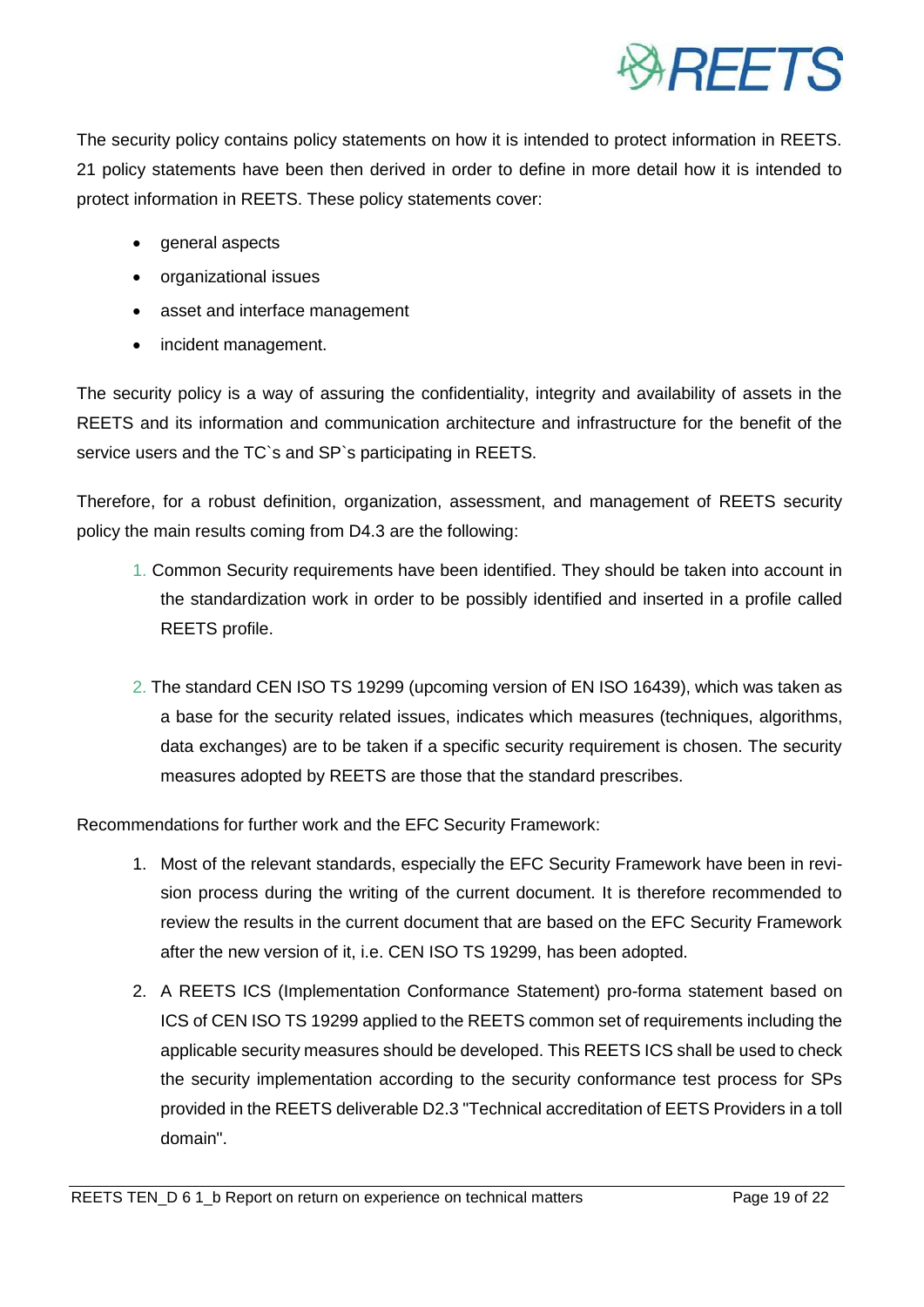

- 3. The common set of REETS requirements provided in Chapter 5 of D4.3 is to be included in CEN ISO 19299 in an informative annex as the "REETS requirements profile".
- 4. The REETS WP5 takes over the results of the work done by WP4 in order to define the rules to be followed by the Interoperability Management with regards to the development and maintenance work in the Security Policy framework.

#### **• Benefits and cost effectiveness of the recommendations**

The selection of security requirements and measures based on the guiding principles of the security policy and a risk analysis can be considered as basis for a REETS security implementation.

Then, the detected requirements are to be considered a guideline to EETS Providers and Toll Chargers during the implementation phase of the system for the application of the security policy in terms of model identification, interface implementation and check for the compliance.

## <span id="page-19-1"></span><span id="page-19-0"></span>5.3 Conclusions

### 5.3.1 BO Interfaces

To achieve the WP4 objectives related to the back office interfaces, the provisions of the standard EN ISO 12855 have been taken as the basis for assessing the current state of the on-going and/or planned implementation of back office interfaces within the toll contexts of the participating TCs. The following main results and conclusions have been found:

- 1. Communication over the TCs defined back office interfaces is still heterogeneous. At the current state of art, the SPs have had to adapt to the requirements of Toll Domains (or Cluster of Toll Domains) and this resulted in different implementations, but functional consistency exists between the back office interfaces put in place by the participating Toll Chargers and Toll Service Providers.
- 2. EN ISO 12855 is a toolbox that can be used as a functional framework for the actors for consistency in the development of interfaces and back office platforms. The business processes described in D4.1 should be the reference for future implementation, at least within the borders of the pilot project (REETS). This approach should pave the way when enlarging the playground to the entire EU for the future development of the EETS.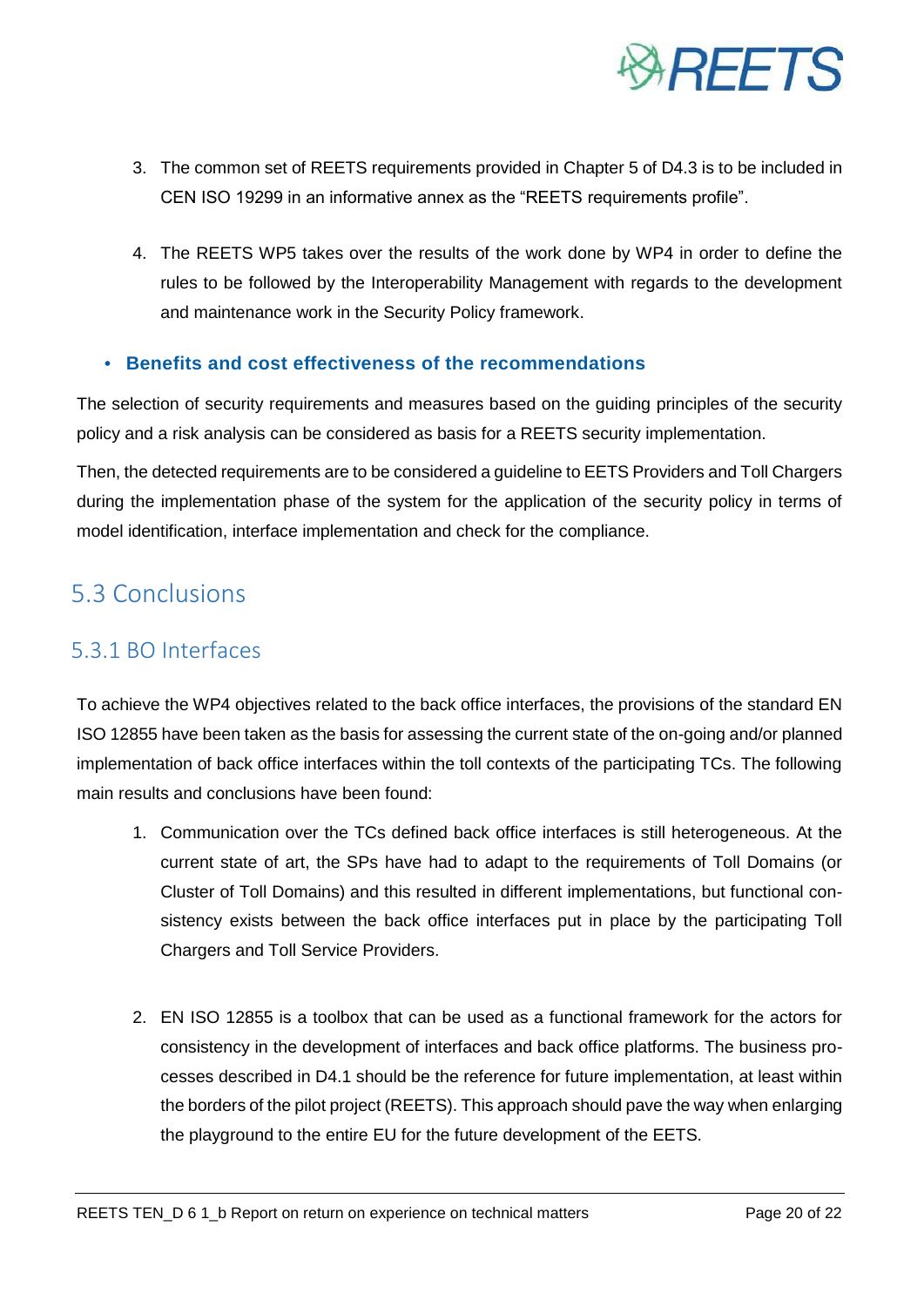

- 3. Due to the individual EFC system definitions and requirements, the implementation for REETS and EETS may be complex for Service Providers. However, thanks to a cluster approach (like EasyGo, TIS PL, VIA-T, Telepass), unique specifications have been implemented for several decades of Toll Chargers and several SP. GNSS/CN based systems deserve special attention for their peculiar business model and its possible proliferation of diverging solutions for the definition of the tolling schemes. In particular, there are more different allocations of responsibilities between partners involved in business processes than in DSRC based systems. In order to bring forward the implementation of REETS and EETS, the possibility of harmonization of GNSS/CN tolling scheme types (with special regards of upcoming schemes) and system requirements should be checked.
- 4. The Interoperable Application Profile (IAP) for EN ISO 12855 per type of Toll Context (DSRC context, GNSS Context) would contribute to facilitate this step for the future development of the EETS to the entire EU. Moreover it should limit the options of the base standard to be used in an interoperable EFC cluster based on the similarities of existing and planned EETS back office interfaces of the EFC systems as shown in this document.
- 5. In addition to the IAP, at this stage an IAP conformance test standard limited to the test syntax and format of exchanged data is also recommended.

## <span id="page-20-0"></span>5.3.2 Security Policy

For what concerns the Security Policy, the definition given in WP4 shall support the REETS project among others especially:

- When explaining and discussing security issues with management or with less security technical oriented project members;
- In order to achieve consensus and/or when security decisions in the REETS environment are required.

An important element is the "common set of REETS security requirements" provided in chapter 5 of D4.3, agreed among REETS participants. This set of requirements has been selected from those provided in the standard CEN TS 16439 - EFC security framework. The resulting set of requirements in the current document should be used as guidance during the REETS implementation phase, by both the TCs and SP.